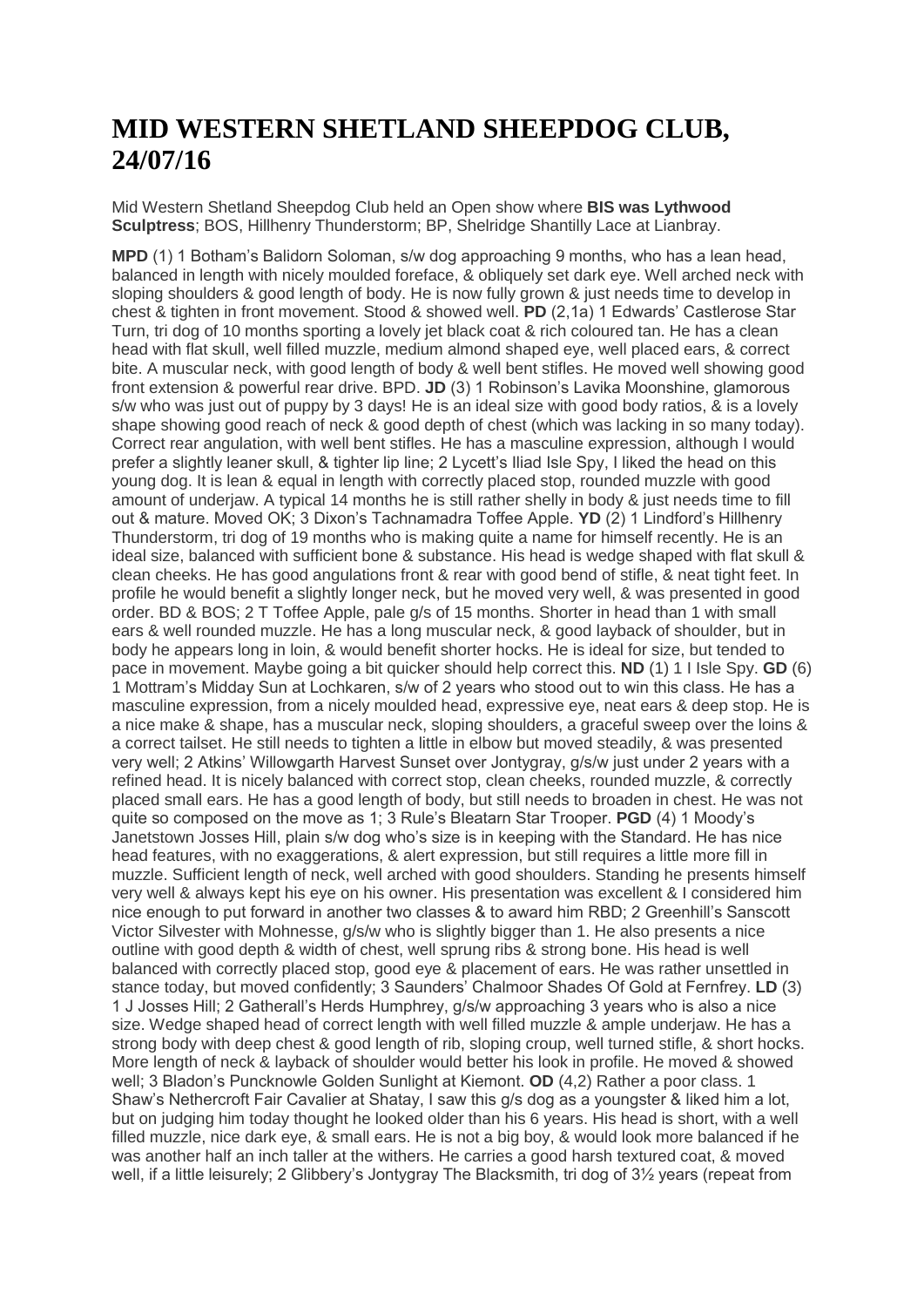an earlier class). He has a clean head with correctly placed eye, neat ear carriage, but an incorrect bite. Long neck & strong body, but a shade large in size. Abundant coat of intense black colour which was well groomed. Another who needs to be moved quicker to correct his gait. **VD** (1) 1 Shaw's Nethercroft What Can I Say at Shatay, shaded/s dog of 8 years who looks well for his age. He has a nice head equal in length, nicely moulded with dark almond shaped eye, good stop, & well placed ears, all helping to produce a masculine expression. He is strongly built with sufficient bone, flexible pasterns & strong hocks. He moved OK, & took BVD unopposed. **SWD** (4) 1 J Josses Hill; 2 Rigby's Lythwood Secret Dealer, pale g/s with a lovely balanced head, equal in length with correct eye, & well placed ears. He has a good length of neck, strong body & sufficient bone. He still needs to develop in forechest, but at 3 years still has time to mature & come to his best; 3 H Humphrey. **Special OD B/M** (1) 1 Edwards' Castlerose Spiritmaster, b/m of 4 years who I have judged before. He has come on well, his head being smooth in outline with lovely oblique eye, rounded muzzle & strong underjaw. He has a broad chest with straight front & level back, & is well angulated front & rear. He is nicely marked, & moved soundly.

**MPB** (6,2) 3 lovely puppies. 1 Bray's Lianbray Lorelei, the baby of the class at just 6 months & 1 day. At this age she looks picture perfect & most promising indeed. Lovely shape showing long neck, level topline & good angulations. Prettiest of heads, sweetest of expressions & very confident in nature. Very schooled in stance & movement. One to keep an eye on for the future; 2 Robinson's Erjon Happy Me at Lavika, this puppy also shows much promise. She is also a very nice shape with sufficient amount of neck, good length in body, with well bent stifles, & long tail. At 7 months, she has a little more coat than 1. She moved freely & showed well; 3 Gamble's Balidorn Solitude. **PB** (7,1) 1 Bray's Shelridge Shantilly Lace at Lianbray, another lovely puppy who stood out for her elegant shape & silhouetted outline. Feminine all through with a balanced head proudly held on a long neck with well laid back shoulders, straight front, level back, low set tail, & well bent stifles. She moved well & showed her socks off! In good coat, but I hope the colour deepens in tone. Well deserved BP; 2 Gatherall's Herds Hopefully, g/s/w who also has many virtues to admire. Lovely head & pretty expression. Good body with desired angulations. Enough bone, & in good fitting coat. She also moved with ease, & stood & showed well. Aptly named, another pup showing signs of a promising future; 3 B Solitude. **JB** (11,3) 1 Robinson's Lavika Good Luck, feminine g/s with a lovely outline. At 15 months her head is developing well. She has a correct almond eye, & well placed ears producing a sweet expression, although I would prefer a little more underjaw. She has a sufficient amount of neck, good rear angulation & long tail. She moved & showed well; 2 Hayhurst's Milesend Sweet Melody at Keycharm, this young bitch was very similar to 1 in type, particularly in head & expression. She is an ideal size, & has one of the best upper arms I judged on the Shelties today. Sufficient neck & level back, with good ribbing, with sweep over the loins. She moved well. A close decision between the two; 3 H Hopefully. **YB** (6,1) 1 Deveson's Janetstown Je Suis, another quality g/s who has also been making a name for herself recently. She has a well proportioned head with sweet eye, & neatly placed ears, but is a little fine in muzzle. Her body is a good length with nicely angulated rearquarters. She was at one with her handler, moved efficiently, & was also presented very well, her coat just gleamed in the sun; 2 Lycett's Iliad Isla Wishes, s/w of 15 months who is different in type to 1. Her head is of equal length with flat skull & smooth cheeks, a dark medium sized eye & correct ears. She is an ideal size, but is taller built than 1. Another who at this age just needs time to fill out in body & mature on; 3 Saunders' Chalmoor I'm A Peach at Fernfrey. **NB** (11,1) 1 S Shantilly Lace at L; 2 L Lorelei; 3 B Solitude. **GB** (4) 1 Mottram's Anastasia Dreamer at Lochkaren, what an endearing little Sheltie this 2 year old is. She has a lot to like from a nice head, wedge shaped with well rounded muzzle & definite stop. She has a nice body with good ribbing & sufficient rear angulation. She moved OK but did not want to use her ears, & had a smile on her face all the time; 2 Atkins' Jontygray To Find A Dream, g/s of just under 2 years who also has a nice head & expression. In profile she shows a long neck, proudly carried head, level back, & matching angulations, with enough length of body, & sufficient bone. A feminine bitch, she moved well, but lacked the coat condition of 1; 3 Lindford's Hillhenry The Tempest, nicely marked merle – the mother of BD. Very nice, but not quite the refinement of the first two. **PGB** (5) 1 Ritchie's Jaelis Mystique Reflection, this sable caught me eye as soon as she came into the class. A very attractive bitch she has a pleasant head with nice eye, slight stop & good ear carriage. She is an ideal size with good length of body, & decent angulations, well rounded bone, neat feet & she moved well. I noticed I have done her sire & dam well in the past; 2 Hateley's